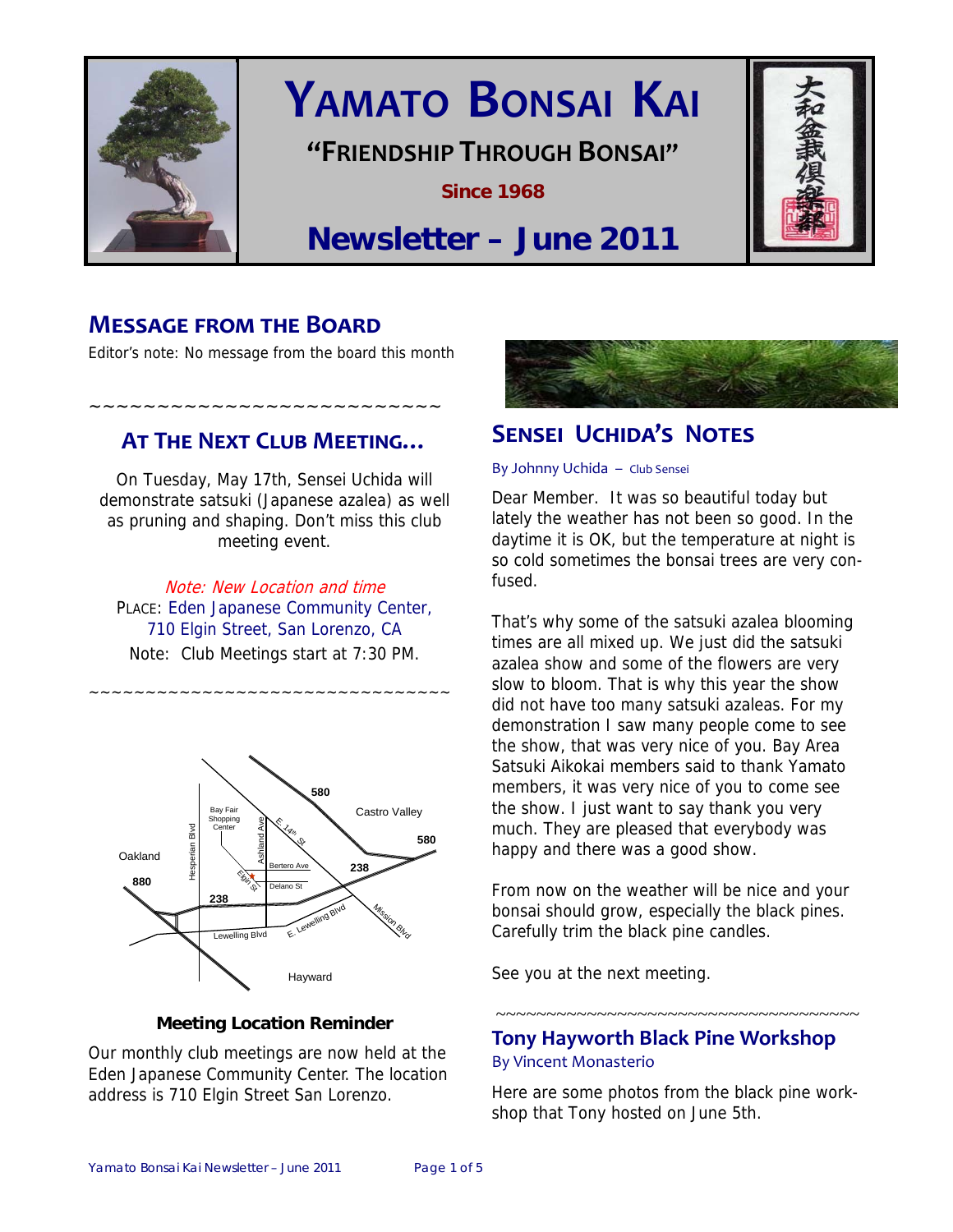











## **Bonsai Basic**  By Noah Hanna

I don't know what to make of the weather these days. I gave up trying to figure out the patterns a while back and just started carrying every jacket I own in the back of my car. It is important to check your trees daily to see if they need water or other attention. Maybe you were getting complacent with all the rain we have been having, and if so it's time to get back out there!

~~~~~~~~~~~~~~~~~~~~~~~~~~~~~~~~~~~~

Be aware that the hot weather is coming, we may not know when it will start but it will be here soon. Look for signs of stress particularly with deciduous trees that may need to be moved to a shady spot as the temperatures rise. Watch out for wind as well, a fairly mild day that is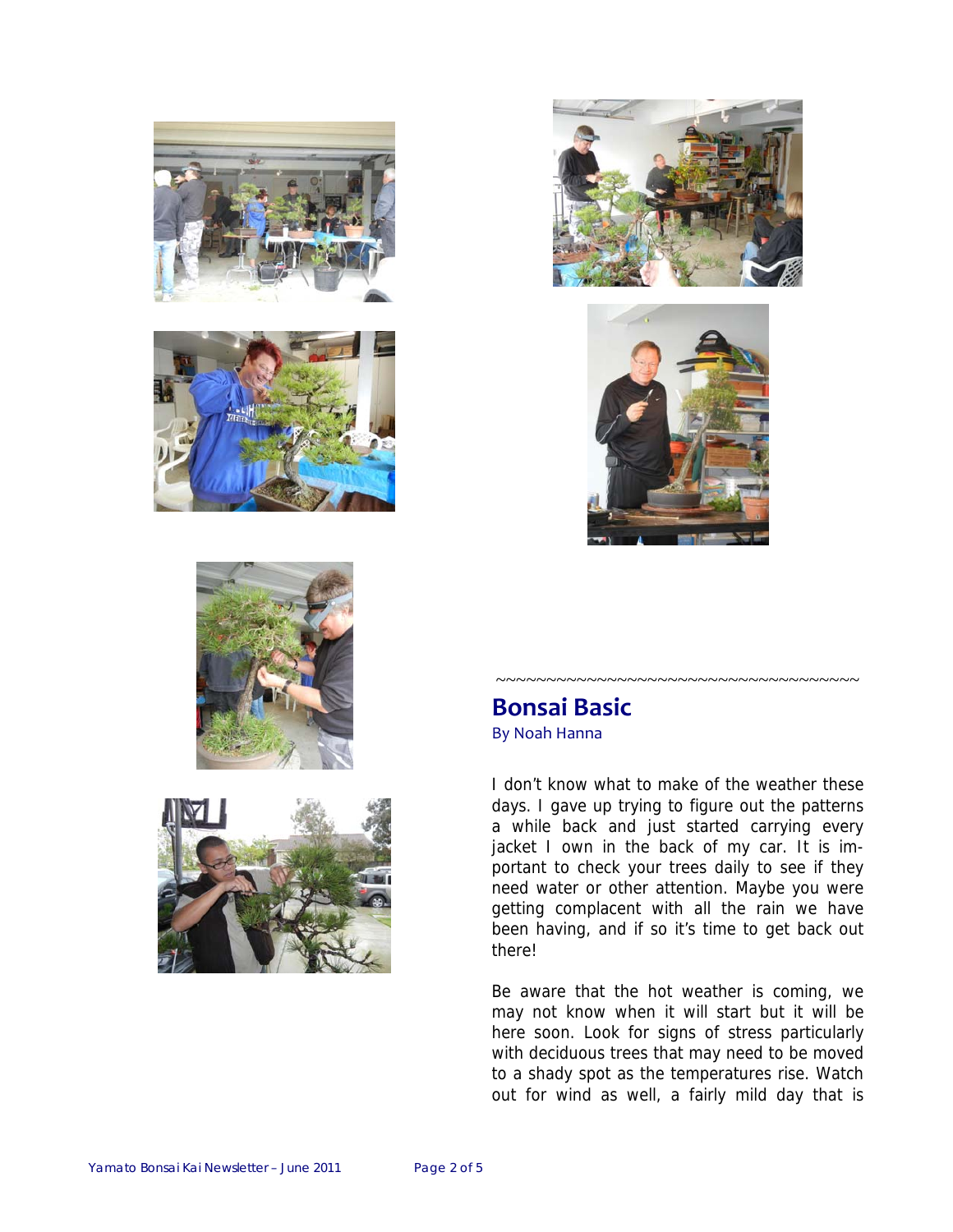windy can suck the moisture out of your bonsai rapidly.

Now is a good time for pruning and shaping, a steady regime of fertilizing (stock up on supplies if they are low), and maybe some repotting if you are careful about what you repot and especially aware of the after-care. Talk to an experienced member if you have questions. Also important is to keep an eye on any trees that you wired early in the year, especially young and vigorous trees. They have been actively growing and spring grown can cause wire to scar in only a few weeks.



## **GSBF CALENDAR OF EVENTS**

(For a more complete list, please refer to Golden Statements calendar of events or visit the web site at www.gsbf-bonsai.org).

Some nearby scheduled events are:

#### **Jun 10-11**

#### **Oakland, California**

Bay Area Satsuki Aikokai: Annual Satsuki Azalea Show at the Lakeside Garden Center, 666 Bellevue Avenue. Hours are Saturday, 10AM-5PM, and Sunday, 10AM-4PM. Demonstrations at 1:30PM, featuring Rick Garcia on Saturday, and Johnny Uchida on Sunday. Sales area and benefit drawings. Free admission to the show. For more information contact Ron Reid, 925- 831-2500.

#### **June 18-19**

#### **Livermore, California**

Valley Bonsai Society:3rd Annual Show to be held at Alden Lane Nursery, 981 Alden Lane. Hours are 10AM -4PM each day. A demonstration will be at 1:00PM each day, followed by a raffle. Saturday's demonstrator will be John McDonald, and Sunday's demonstrator will be Sam Adina. There will be hourly door prizes, and admission is free. For more information visit www.Valleybonsaisociety.com or contact Charles Harder at bonsainut@comcast.net

**August 16 Ross, California**  Marin Bonsai Club: Annual Auction: Marin Art and Garden Center, Livermore Room, 50 Sir Frances Drake Blvd. Viewing at 7PM and auction starts at 7:30PM. Specimen bonsai, pre- bonsai and everything in between, along with pots and other bonsai related items will be auctioned. For more information please contact Craig Thompson, 415-472-6685 or craigethompson@hotmail.com

#### **August 27-28 Santa Rosa, California**

Redwood Empire Bonsai Society (REBS): 28th Annual Show at the Veteran's building, 1351 Maple Avenue. Hours are Saturday from 10AM-5PM and Sunday from 10AM-4PM. There will be 200 trees on display, a large vendor area, a members sales room, a demonstration by Kathy Shaner at 1:30PM each day and a benefit drawing and silent auction. Admission and parking are free. Contact Bob Shimon at shimon@mcn.org or 707-884-4126 for additional information



## **YAMATO CLASSIFIEDS**

Pre-Bonsai and Bonsai - For Sale – Tony Hayworth has many bonsai and pre-bonsai material for sale… including some large landscape sized bonsai styled trees. These would make great focal points for any landscape or yard re-do projects that you may be planning. I am overstocked and want to move this material to a good home. Is that you?

I have a few pots for cheap also.

Contact Tony Hayworth early for best selection.

~~~~~~~~~~~~~~~~~~~~~~~~~~

Phone: 510-471-9238 or bonsaicho@comcast.net

## **THIS MONTH …**

A very Happy Birthday to:

#### **June**

11th – Joe Soares 19 – Linda Crater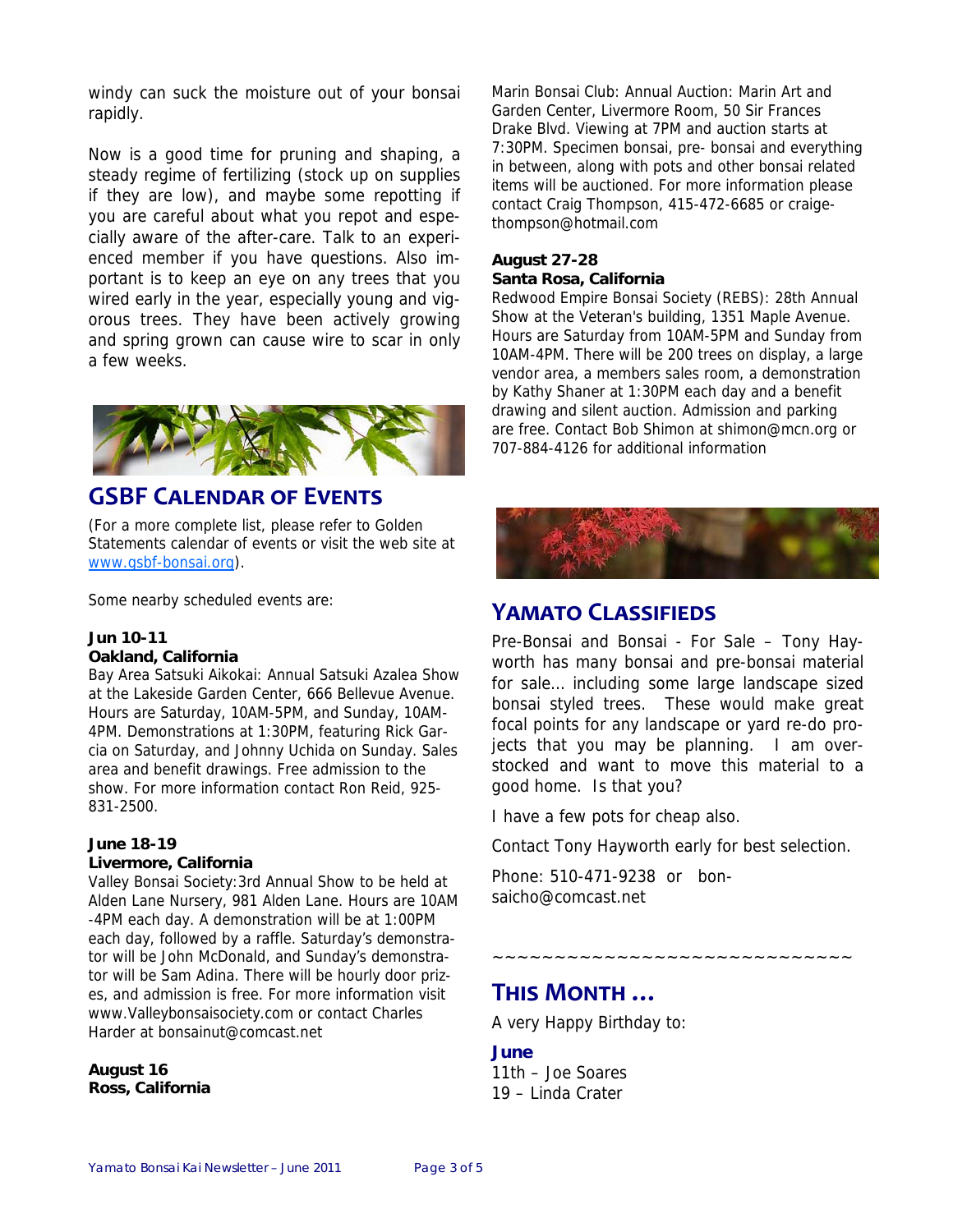#### 25 – Patrick Baggett

Happy Anniversary to 4th –Sandy & Dave Barron 18th – Robert & Jeanne Fujimoto 27 – Kathy & Patrick Baggett

| YAMATO BONSAI KAI - 2011 BOARD |                               |                              |
|--------------------------------|-------------------------------|------------------------------|
| President                      | Tony Hayworth                 | 510-289-5731                 |
| Vice-President                 | Karen Paulos                  | 510-410-5782                 |
| Secretary                      | (open)                        |                              |
| Treasure                       | Dave Barron                   | 510-657-6895                 |
| Director 2010/11               | Carl Osterholm                | 925-274-1574                 |
| Director 2010/11               | Brad Sheldon                  | 510-888-1139                 |
| Director 2011/12               | Dennis Hacker                 | 510-559-1755                 |
| Director 2011/12<br>Advisor    | Dennis Hawkins<br>Jack Ellis. | 510-657-8229<br>925-455-5429 |

~~~~~~~~~~~~~~~~~~~~~~~~

## **CONTACT US**

If you need to mail anything to the club in general, please send to:

#### **YAMATO BONSAI KAI P. O. Box 770 Union City, CA 94587-0770**

If there is anything you would like to contribute or comment on regarding the newsletter, contact the editor, Noah Hanna, at noah@invalidargument.com

If you have moved, or changed your email address, please notify Yamato Bonsai Kai, so that we may update our contact and mailing list information. Thank you.